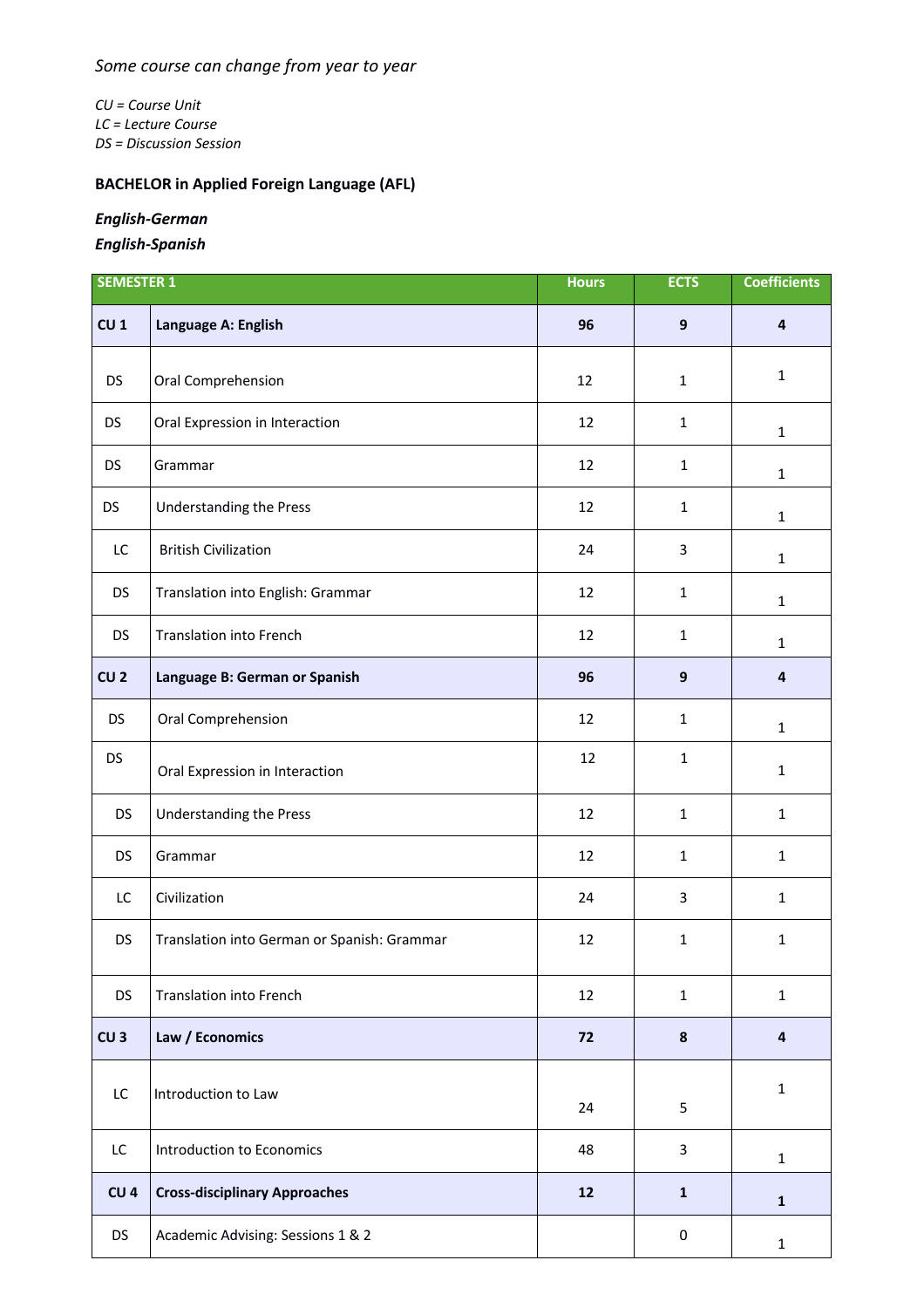| DS.             | Academic Methodology                | 12  |    |  |
|-----------------|-------------------------------------|-----|----|--|
| CU <sub>5</sub> | <b>Openness</b>                     | 24  | 3  |  |
| LC              | Interculturalism and the Humanities | 24  | 3  |  |
| <b>Total</b>    |                                     | 300 | 30 |  |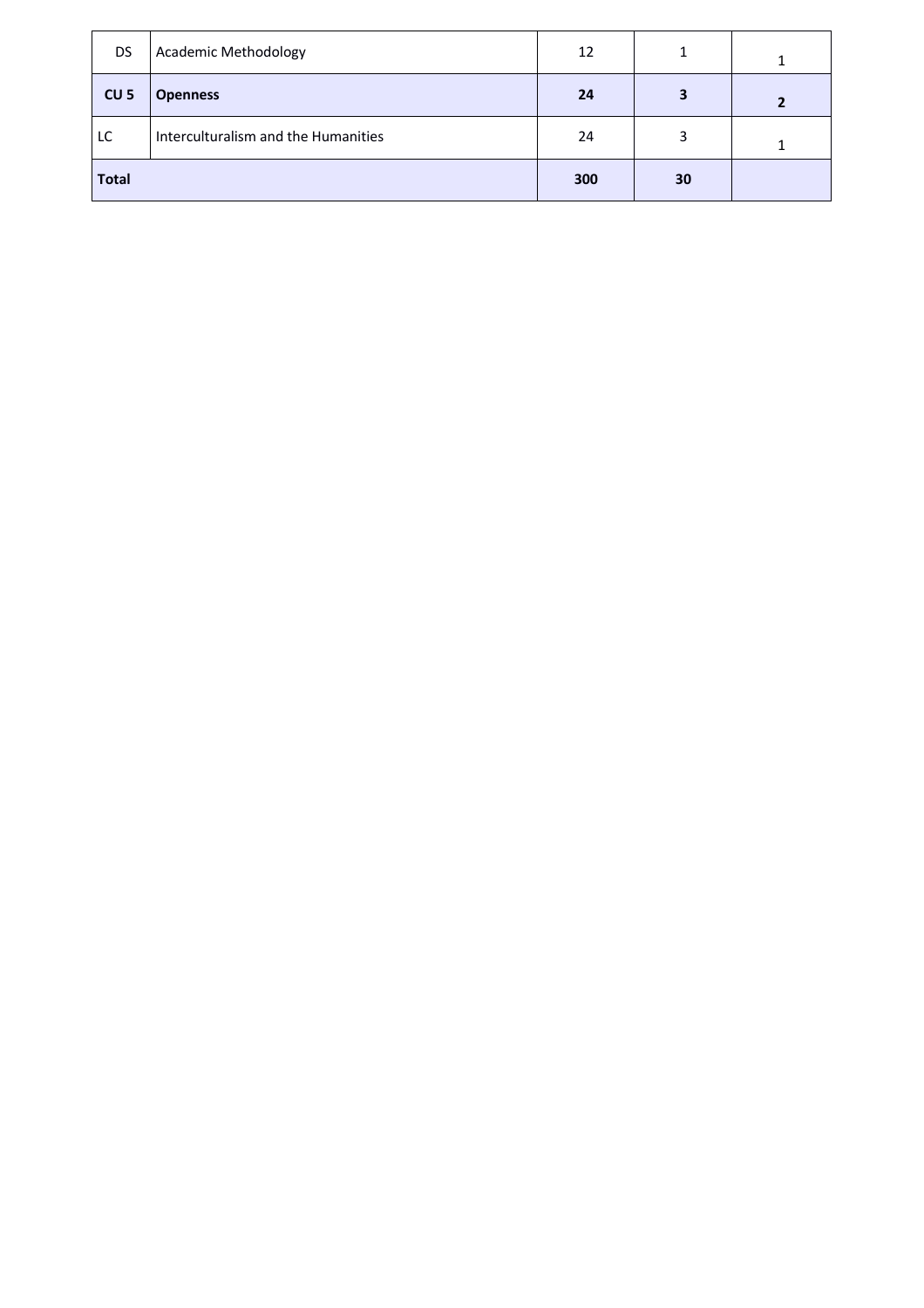| <b>SEMESTER 2</b> |                                             | <b>Hours</b> | <b>ECTS</b>    | <b>Coefficients</b> |
|-------------------|---------------------------------------------|--------------|----------------|---------------------|
| CU <sub>1</sub>   | Language A: English                         | 96           | $9$            | 4                   |
| <b>DS</b>         | Oral Comprehension                          | 12           | 1              | $\mathbf{1}$        |
| <b>DS</b>         | Oral Expression in Interaction              | 12           | $\mathbf{1}$   | $\mathbf{1}$        |
| <b>DS</b>         | Grammar                                     | 12           | $\mathbf{1}$   | $\mathbf{1}$        |
| DS                | <b>Understanding the Press</b>              | 12           | $\mathbf{1}$   | $\mathbf{1}$        |
| LC                | North American Civilization                 | 24           | 3              | $\mathbf{1}$        |
| <b>DS</b>         | Translation into English: Grammar           | 12           | $\mathbf{1}$   | $\mathbf{1}$        |
| <b>DS</b>         | <b>Translation into French</b>              | 12           | $\mathbf 1$    | $\mathbf{1}$        |
| CU <sub>2</sub>   | Language B: German or Spanish               | 96           | 9              | $\overline{4}$      |
| <b>DS</b>         | Oral Comprehension                          | 12           | $\mathbf{1}$   | $\mathbf{1}$        |
| <b>DS</b>         | Oral Expression in Interaction              | 12           | 1              | $\mathbf{1}$        |
| DS                | Understanding the Press                     | 12           | $\mathbf{1}$   | $\mathbf{1}$        |
| <b>DS</b>         | Grammar                                     | 12           | $\mathbf{1}$   | $\mathbf{1}$        |
| LC                | Civilization                                | 24           | 3              | $\mathbf{1}$        |
| <b>DS</b>         | Translation into German or Spanish: Grammar | 12           | 1              | $\mathbf{1}$        |
| <b>DS</b>         | <b>Translation into French</b>              | 12           | 1              | $\mathbf{1}$        |
| CU <sub>3</sub>   | Law / Economics / Management                | 72           | $\pmb{8}$      | $\overline{4}$      |
| LC                | Introduction to Law                         | 24           | $\overline{2}$ | $\mathbf{1}$        |
| LC                | Introduction to Management                  | 24           | 3              | $\mathbf{1}$        |
| LC                | Introduction to Marketing                   | 24           | 3              | $\mathbf{1}$        |
| CU <sub>4</sub>   | <b>Cross-disciplinary Approaches</b>        | 22           | $\overline{2}$ | $\mathbf{1}$        |
| <b>DS</b>         | <b>Academic Methodology</b>                 | 12           | $\mathbf{1}$   | $\mathbf{1}$        |
| <b>DS</b>         | Habitus Module                              | 10           | $\mathbf{1}$   | $\mathbf{1}$        |
| <b>DS</b>         | Academic Advising: Session 3                |              | 0              | $\mathbf{1}$        |
| CU <sub>5</sub>   | <b>Openness</b>                             | 24           | $\mathbf{2}$   | $\mathbf{1}$        |
| LC                | Interculturalism and the Humanities         | 24           | $\overline{2}$ | $\mathbf{1}$        |
| <b>Total</b>      |                                             | 310          | 30             |                     |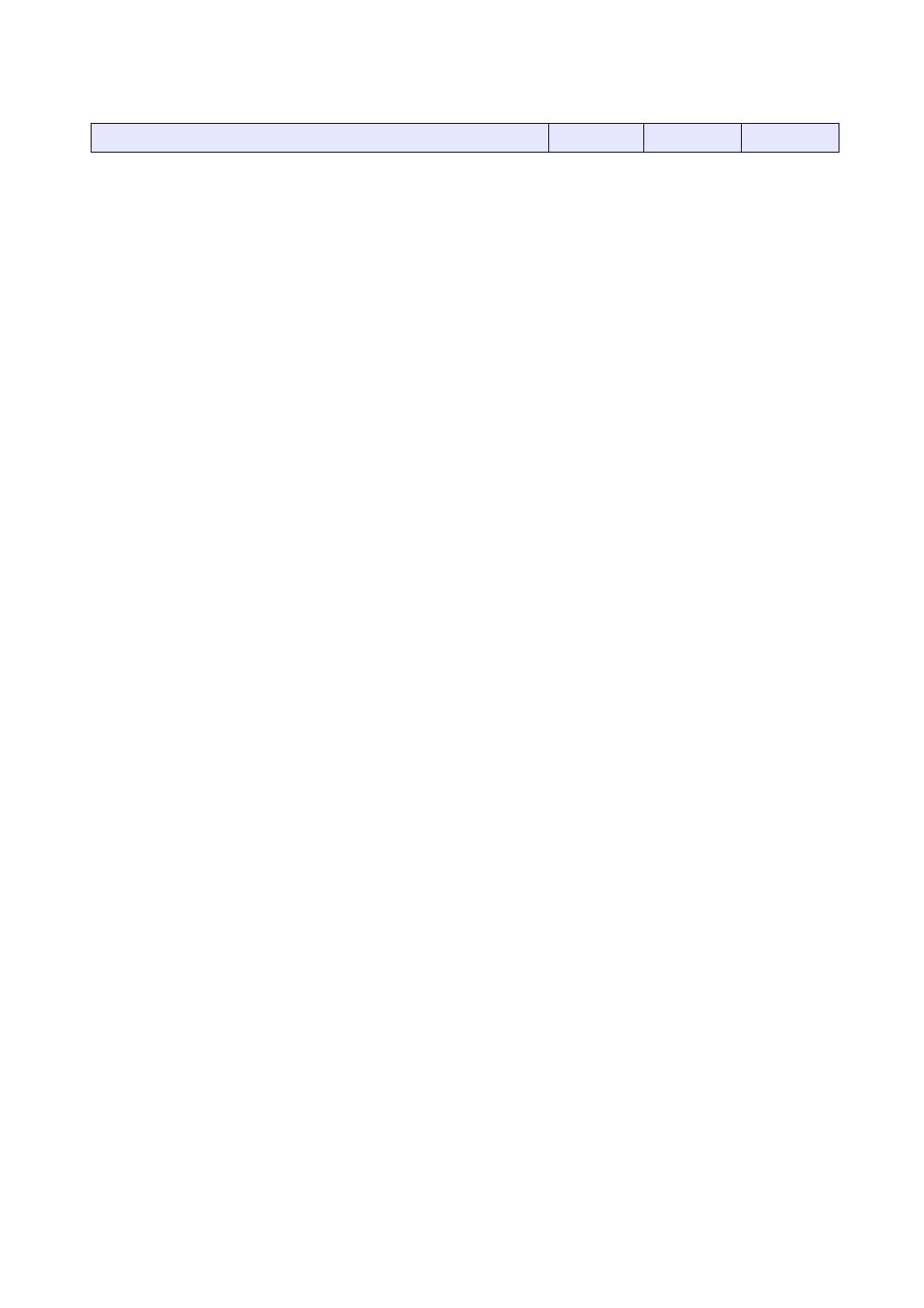| <b>SEMESTER 3</b> |                                                              | <b>Hours</b> | <b>ECTS</b>             | <b>Coefficients</b>     |
|-------------------|--------------------------------------------------------------|--------------|-------------------------|-------------------------|
| CU <sub>1</sub>   | Language A: English                                          | 84           | 8                       | $\overline{4}$          |
| <b>DS</b>         | Oral Comprehension                                           | 12           | $\mathbf{1}$            | $\mathbf{1}$            |
| <b>DS</b>         | Oral Expression in interaction                               | 12           | $\mathbf{1}$            | $\mathbf{1}$            |
| <b>DS</b>         | <b>Understanding the Press</b>                               | 12           | $\mathbf{1}$            | $\mathbf 1$             |
| LC                | <b>British Civilization</b>                                  | 24           | $\overline{2}$          | $\mathbf{1}$            |
| DS                | <b>Translation into English</b>                              | 12           | 1,5                     | $\mathbf{1}$            |
| <b>DS</b>         | <b>Translation into French</b>                               | 12           | 1,5                     | $\mathbf{1}$            |
| CU <sub>2</sub>   | Language B: German or Spanish                                | 84           | 8                       | $\overline{4}$          |
| <b>DS</b>         | Oral Comprehension                                           | 12           | $\mathbf{1}$            | $\mathbf{1}$            |
| <b>DS</b>         | Oral Expression in Interaction                               | 12           | $\mathbf{1}$            | $\mathbf{1}$            |
| <b>DS</b>         | <b>Understanding the Press</b>                               | 12           | $\mathbf{1}$            | $\mathbf{1}$            |
| LC                | Civilization                                                 | 24           | $\overline{2}$          | $\mathbf{1}$            |
| DS                | Translation into German or Spanish                           | 12           | 1,5                     | $\mathbf{1}$            |
| <b>DS</b>         | <b>Translation into French</b>                               | 12           | 1,5                     | $\mathbf{1}$            |
| CU <sub>3</sub>   | Law / Economics / Management                                 | 72           | $\overline{\mathbf{z}}$ | $\overline{\mathbf{a}}$ |
| $\mathsf{LC}$     | Business Law 1: Commercial Law                               | 24           | $\overline{2}$          | $\mathbf 1$             |
| LC                | Economics 1                                                  | 24           | 3                       | $\mathbf{1}$            |
| LC                | Administration and Business Management                       | 24           | $\overline{2}$          | $\mathbf{1}$            |
| CU <sub>4</sub>   | <b>Cross-disciplinary Approaches and Professional Skills</b> | 34           | $\overline{\mathbf{3}}$ | $\mathbf{1}$            |
| <b>DS</b>         | Academic Methodology                                         | 12           | $\mathbf{1}$            | $\mathbf{1}$            |
| <b>DS</b>         | Digital 1                                                    | 12           | $\mathbf{1}$            | $\mathbf{1}$            |
| <b>DS</b>         | Professional Courses, Workshops, and Forum                   | 10           | $\mathbf{1}$            | $\mathbf{1}$            |
| CU <sub>5</sub>   | <b>Openness</b>                                              | 42           | 4                       | $\overline{2}$          |
| LC                | Interculturalism and the Humanities 1                        | 18           | $\overline{2}$          | $\mathbf{1}$            |
| DS                | Languages                                                    | 24           | $\overline{2}$          | $\mathbf{1}$            |
| <b>Total</b>      |                                                              | 316          | 30                      |                         |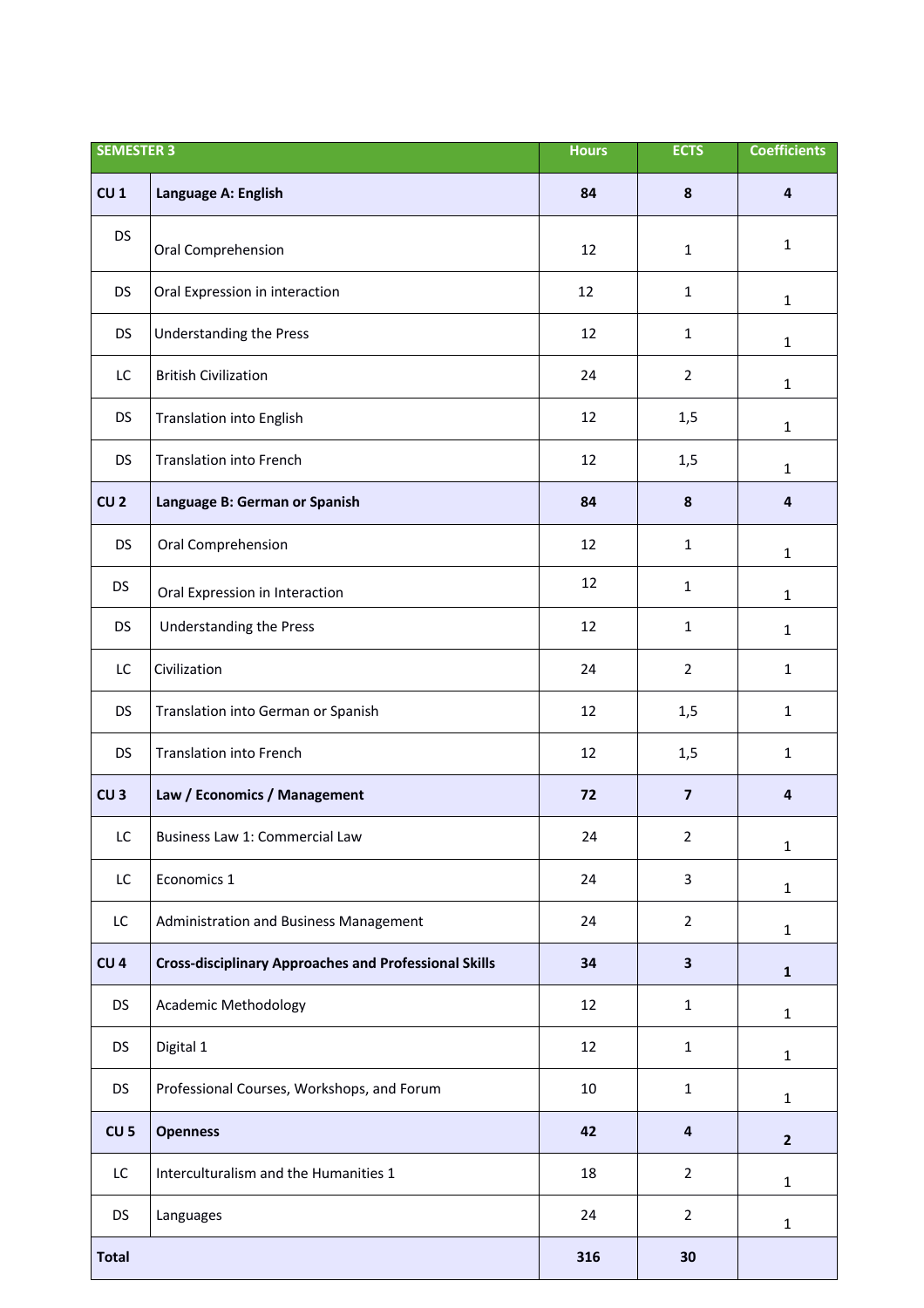| <b>SEMESTER 4</b> |                                                              | <b>Hours</b> | <b>ECTS</b>             | <b>Coefficients</b> |
|-------------------|--------------------------------------------------------------|--------------|-------------------------|---------------------|
| CU <sub>1</sub>   | Language A: English                                          | 84           | 8                       | $\overline{4}$      |
| <b>DS</b>         | Oral Comprehension                                           | 12           | $\mathbf{1}$            | $\mathbf{1}$        |
| DS                | Oral Expression in Interaction                               | 12           | $\mathbf{1}$            | $\mathbf{1}$        |
| <b>DS</b>         | <b>Understanding the Press</b>                               | 12           | $\mathbf{1}$            | $\mathbf{1}$        |
| LC                | <b>British Civilization</b>                                  | 24           | $\overline{2}$          | $\mathbf{1}$        |
| <b>DS</b>         | Translation into English                                     | 12           | 1,5                     | $\mathbf{1}$        |
| <b>DS</b>         | <b>Translation into French</b>                               | 12           | 1,5                     | $\mathbf{1}$        |
| CU <sub>2</sub>   | Language B: German or Spanish                                | 84           | 8                       | 4                   |
| <b>DS</b>         | Oral Comprehension                                           | 12           | $\mathbf{1}$            | $\mathbf{1}$        |
| <b>DS</b>         | Oral Expression in Interaction                               | 12           | $\mathbf{1}$            | $\mathbf{1}$        |
| <b>DS</b>         | Understanding the Press                                      | 12           | $\mathbf{1}$            | $\mathbf{1}$        |
| LC                | Civilization                                                 | 24           | $\overline{2}$          | $\mathbf{1}$        |
| <b>DS</b>         | Translation into German or Spanish                           | 12           | 1,5                     | $\mathbf{1}$        |
| <b>DS</b>         | <b>Translation into French</b>                               | 12           | 1,5                     | $\mathbf{1}$        |
| CU <sub>3</sub>   | Law / Economics / CSR                                        | 72           | $\overline{\mathbf{z}}$ | 4                   |
| LC                | Business Law 2: Corporate Law                                | 24           | $\overline{2}$          | $\mathbf 1$         |
| LC                | Economics 2                                                  | 24           | 3                       | $\mathbf{1}$        |
| LC                | <b>Corporate Social Responsibility</b>                       | 24           | $\overline{2}$          | $\mathbf{1}$        |
| CU <sub>4</sub>   | <b>Cross-disciplinary Approaches and Professional Skills</b> | 34           | $\overline{\mathbf{3}}$ | $\mathbf{1}$        |
| <b>DS</b>         | <b>Academic Methodology</b>                                  | 12           | $\mathbf{1}$            | $\mathbf{1}$        |
| <b>DS</b>         | Digital 2                                                    | 12           | $\mathbf{1}$            | $\mathbf{1}$        |
| DS                | Habitus Module                                               | 10           | $\mathbf{1}$            | $\mathbf{1}$        |
| CU <sub>5</sub>   | <b>Openness</b>                                              | 42           | 4                       | $\overline{2}$      |
| LC.               | Interculturalism and the Humanities 2                        | 18           | $\overline{2}$          | $\mathbf{1}$        |
| <b>DS</b>         | Strengthening French Language                                |              |                         |                     |
| DS                | Languages                                                    | 24           | $\overline{2}$          | $\mathbf 1$         |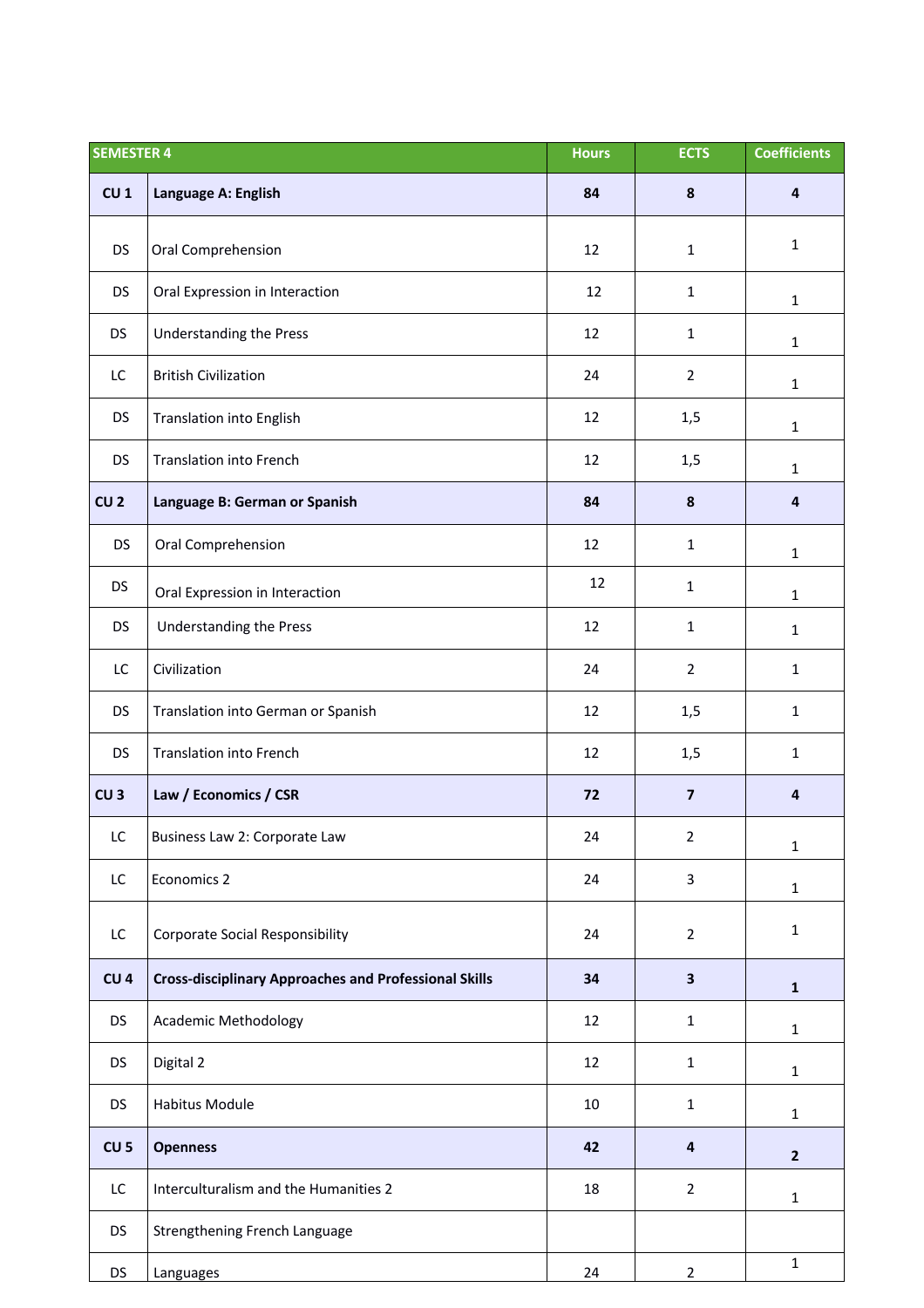| <b>Total</b> | 316 | 30 |  |
|--------------|-----|----|--|

| <b>SEMESTER 5</b> |                                                              | <b>Hours</b> | <b>ECTS</b>    | <b>Coefficients</b> |
|-------------------|--------------------------------------------------------------|--------------|----------------|---------------------|
| CU <sub>1</sub>   | Language A : English                                         | 78           | 8              | $\overline{4}$      |
| <b>DS</b>         | English: Spoken Language - Comprehension and Expression      | 18           | $\overline{2}$ | $\mathbf{1}$        |
| DS                | English: Written Language - Comprehension and Expression     | 18           | $\overline{2}$ | $\mathbf{1}$        |
| <b>DS</b>         | English: Language of Specialization                          | 18           | $\overline{2}$ | $\mathbf{1}$        |
| LC                | English: British Civilization                                | 24           | $\overline{2}$ | $\mathbf{1}$        |
| CU <sub>2</sub>   | Language B: German or Spanish                                | 78           | 8              | $\overline{4}$      |
| <b>DS</b>         | Spoken, Language: Comprehension and Expression               | 18           | $\overline{2}$ | $\mathbf{1}$        |
| <b>DS</b>         | Written Language: Compréhension and Expression               | 18           | $\overline{2}$ | $\mathbf{1}$        |
| <b>DS</b>         | Language of Specialization                                   | 18           | $\overline{2}$ | $\mathbf{1}$        |
| LC                | Civilization                                                 | 24           | $\overline{2}$ | $\mathbf{1}$        |
| CU <sub>3</sub>   | Law / Economics / Management                                 | 72           | 8              | 4                   |
| LC                | <b>International Economics</b>                               | 18           | $\overline{2}$ | $\mathbf{1}$        |
| LC                | Business Law: Intellectual Property Law                      | 18           | $\overline{2}$ | $\mathbf{1}$        |
| LC                | Intercultural Management                                     | 18           | $\overline{2}$ | $\mathbf{1}$        |
| LC                | <b>International Trade</b>                                   | 18           | $\overline{2}$ | $\mathbf{1}$        |
| CU <sub>4</sub>   | <b>Cross-disciplinary Approaches and Professional Skills</b> | 12           | $\overline{2}$ | $\mathbf{1}$        |
| <b>DS</b>         | <b>TAGE MAGE Preparation</b>                                 | 12           | $\overline{2}$ | $\mathbf{1}$        |
| CU <sub>5</sub>   | <b>Openness</b>                                              | 42           | $\overline{4}$ | $\mathbf{2}$        |
| LC                | Interculturalism and the Humanities                          | 18           | $\overline{2}$ | $\mathbf{1}$        |
| <b>DS</b>         | Languages                                                    | 24           | $\overline{2}$ | $\mathbf{1}$        |
| <b>Total</b>      |                                                              | 282          | 30             |                     |